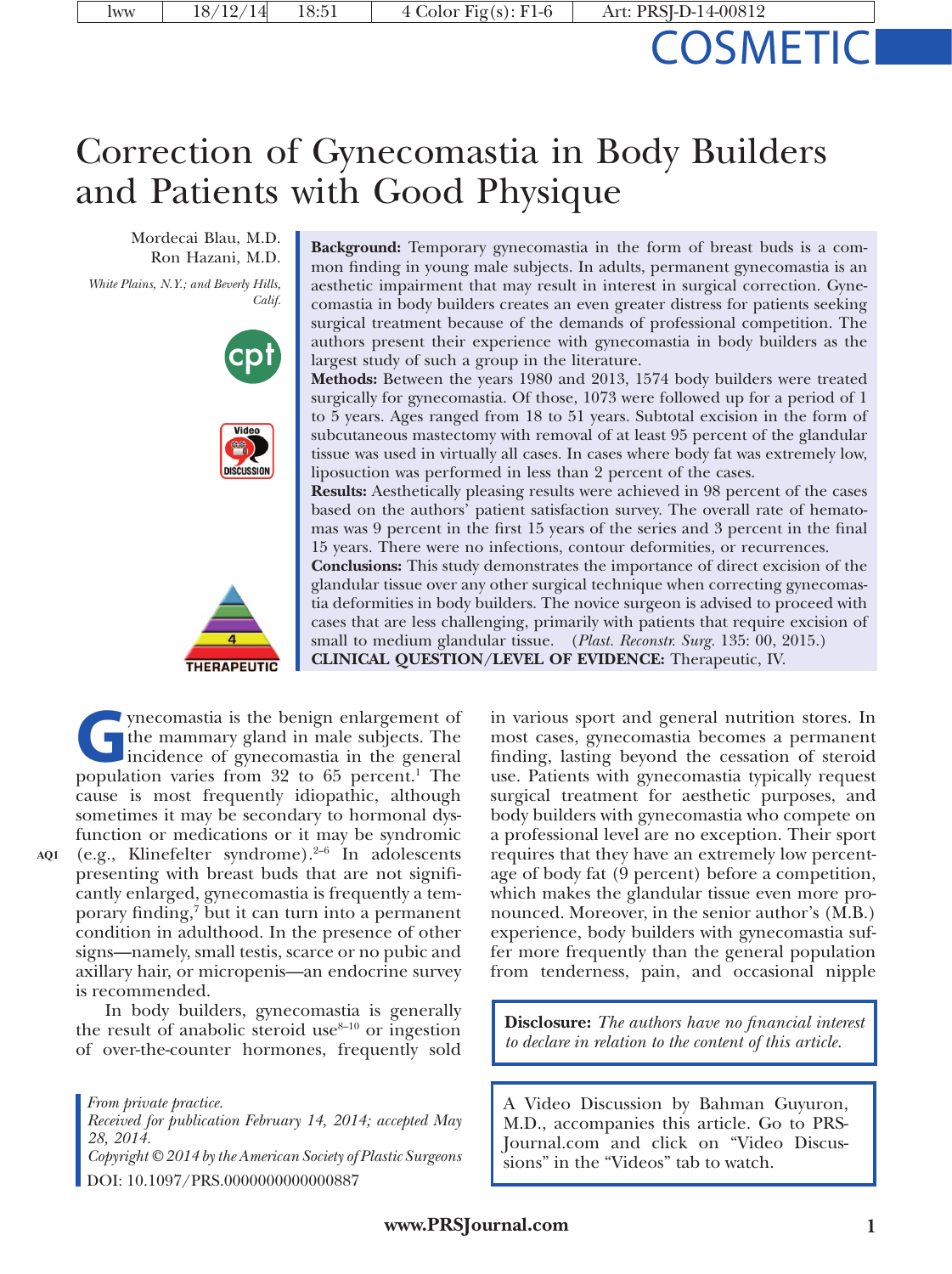| lww | $18/12/14$ 18:51 | 4 Color Fig(s): $F1-6$ | Art: PRSJ-D-14-00812 |  |
|-----|------------------|------------------------|----------------------|--|
|     |                  |                        |                      |  |

discharge, which lead them to seek assistance from a medical professional. Given the multiple indications for surgical correction of gynecomastia in body builders and the growing demand for this procedure in recent years, a large retrospective study of our experience with gynecomastia in body builders is presented.

Surgical treatment of gynecomastia in bodybuilders is more challenging than in other patients because of various factors. There is an increase in the vascularity of the chest as a result of hypertrophic pectoralis muscles, the use of various anabolic steroids, and an increase in the intake of different omega fatty acids, all of which are known to cause excessive bleeding perioperatively. Moreover, these patients are perfectionists with regard to their physique and chest aesthetics; thus, their level of expectations is higher. There is a need to excise the entire gland because of high recurrence if the gland is only partially removed. The penetration of the pectoralis muscle has to be avoided by all means because of potential scarring, bleeding, and subsequent deformities. The circumareolar incision should be in a position that minimizes scar visibility. Lastly, during the competition, the chest is more scrutinized compared with the general population. Because of these challenges, the senior author (M.B.) developed methods to reliably circumvent potential complications and gain an exceedingly high rate of patient satisfaction and virtually no recurrences.

#### **PATIENTS AND METHODS**

Between the years 1980 to 2013, well over 5000 patients were treated for various gynecomastia deformities in the senior author's (M.B.) practice. Of these, 1574 were male body builders who were treated surgically for gynecomastia, 1073 of whom continued to return for follow-up between 1 and 5 years after surgery. A significant number of these 1073 patients (15 percent) were professional body builders with superior physiques. Patient ages ranged from 18 to 51 years. Our patient population consisted of adult male subjects with no history of hormonal or physical (no signs or symptoms of pituitary, thyroid, liver, adrenal, renal, or testicular disease) dysfunction.

Each gynecomastia patient with good physique was asked whether he used anabolic steroids or prohormones, and whether the gynecomastia occurred after the consumption of those supplements. We asked about medical problems such as hypertension, and recent significant and major weight loss or weight gains. When there was no

history of anabolic steroid intake but a recent history of gynecomastia was evident, the patient was referred to an endocrinologist for further testing. If a testicular mass or tenderness was found, we referred him to a urologist for workup for possible neoplasm.

Routine laboratory tests demonstrated an increase in their hematocrit/hemoglobin levels. Basic metabolic panels showed an increase in the blood urea nitrogen and creatinine higher than normal blood urea nitrogen–to-creatinine ratios.

Patients were given clear preoperative instructions regarding the avoidance of alcoholic beverages; strenuous activity 1 week before surgery; and the use of anabolic steroids, prohormones, fish oils, aspirin, nonsteroidal antiinflammatory medications, high doses of vitamin E, or protein snacks that are not regulated by the U.S. Food and Drug Administration containing unreported additives and blood thinners. All cases were performed in a Joint Commission on Accreditation of Healthcare Organizations–approved outpatient ambulatory setting.

#### **Technique**

Tumescent solution consisting of lidocaine, Carbocaine (Sanofi, Paris, France), epineph-**AQ2** rine, and bicarbonate mixed in 250 cc of normal saline solution was used in all cases. The operative technique consisted of a skin incision in the inferior periareolar location, 2.0 to 2.5 cm in length (Figs. 1 and 2). Incisions were placed more lat-**F1,F2** erally in an attempt to avoid medial scars (e.g., a 4-o'clock to 7-o'clock position). Suction-assisted lipectomy was performed in only 5 percent of the cases using the contralateral breast periareolar incision as reported by Webster,<sup>11</sup> Aiache,<sup>10</sup> and Huang et al.<sup>12</sup> Indications for the use of liposuction were removal of peripheral fatty tissue in



**Fig. 1.** Intraoperative view of the gynecomastia tissue dissected out sharply with the use of a blade and a piercing towel clamp.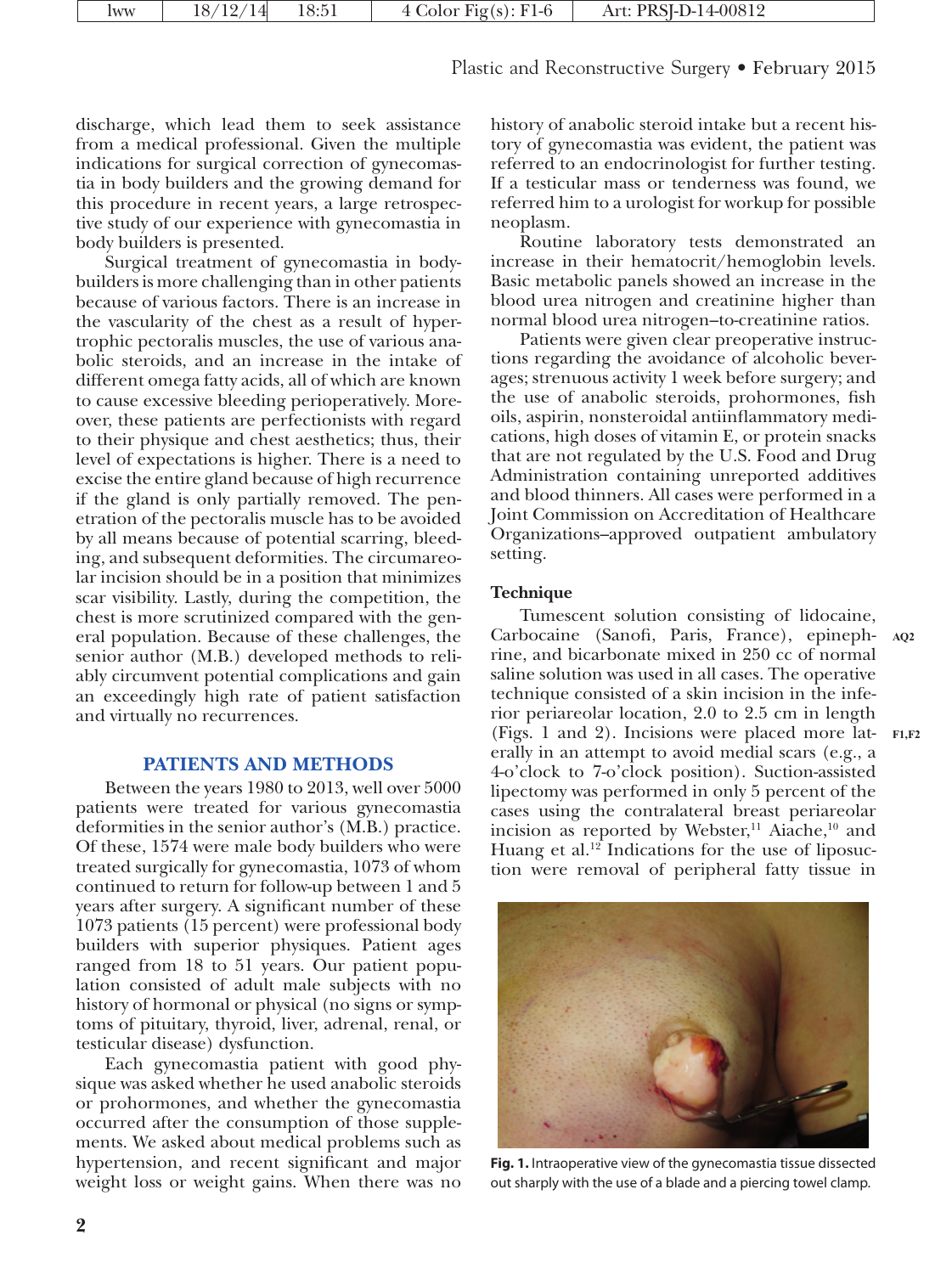| IWW | $(10^{-17})$ | $19.5^\circ$<br>10.0 | $\sim$<br>$\sqrt{ }$<br>Color<br>$r_{1g}(s)$ :<br>F 1-0 | D-14-00812<br><b>DDCI</b> D<br>Art:<br>$\Gamma$ Kol-D-1 $\degree$ |  |
|-----|--------------|----------------------|---------------------------------------------------------|-------------------------------------------------------------------|--|
|     |              |                      |                                                         |                                                                   |  |



**Fig. 2.** Complete excision of the gynecomastia tissue demonstrating the fibrous consistency of the specimen.

patients with mediocre physique. Professional body builders have a much higher ratio of glandular to fatty tissue and required no liposuction in this study. In virtually all cases, a subcutaneous mastectomy was performed, leaving behind only 2 to 3 mm of tissue under the skin. In this manner, the nipple-areola complex was flush with the contour of the pectoral muscle.

Given the young age and good physique of our patient population, almost all patients had a tight and elastic skin that conformed to an ideal shape after surgery, even when the gynecomastia itself was very large. Sagging skin was extremely rare but was discussed extensively with the patient before the surgical procedure, to ascertain that patients were aware of possible imperfections, and it is also stated in oral and printed consent that is discussed with the patient before surgery. Should ptosis possibly occur, extensive skin undermining was performed, at least a few inches beyond the gland limits, to the surrounding skin. This maneuver helped to lessen and even eliminate this problem.

In patients with low fat content, care was taken to remove all of the glandular tissue. Bodybuilders' fat content is negligible compared with patients that have a high fat content where the surgeon may have to leave more of the glandular tissue. Sharp undermining was performed initially under direct vision to an area that extended to the area around the nipple-areola complex. The remaining tissue was dissected bluntly when possible, while always staying within the confines of the outer border of the gland. On the deep layer, undermining tissues remained strictly above the pectoral fascia. Penetration of the fascia resulted in unnecessary hemorrhage and potential contour deformities.

In addition, excessive bleeding was encountered more frequently with dissection on the far lateral aspect compared with the medial side of the gland. Meticulous hemostasis was achieved throughout with electrocautery. Care was taken to excise the entire gland as one entity, resulting in a single specimen. All glandular specimens were sent for pathologic analysis. This approach, which circumvents the need for piecemeal excisions, resulted in fewer complications and less operative time.

In 3 percent of the cases, a ¼-inch Penrose drain was placed through the surgical incision or the axilla for a total of 24 to 72 hours. Compression dressing was applied over the surgical site for 3 to 5 days. No antibiotics were prescribed postoperatively.

Postoperative instructions consisted of light activity with restricted range of motion of the shoulders for the first week. This is because of the attachment of the pectoral muscle to the proximal humerus. Movement of the pectoralis muscle often results in increased bleeding because of the excessive vascularity in body builders. Motion is permitted in the elbow and wrist early in the postoperative period, as it is unrelated to the pectoralis muscle. Elastic compression dressing was applied over the chest for 5 days. Patients were instructed to keep the dressing intact and dry for that time, with minimal activities. Desk work is allowed after 3 to 5 days. Labor work was restricted for at least 1 to 2 weeks. Modified activity was resumed after 1-week follow-up with light, non–chest-related exercises for 2 to 3 weeks. Any exercise resulting in movement of the pectoralis muscles, including lifting, extension, or abduction of the shoulders, was discouraged. For example, patients were asked to wear button-up shirts to avoid arm lifting on the first week after surgery. A regular chest exercise regimen was resumed after 4 to 6 weeks.

Patients were followed up for a minimum of 12 months and up to 5 years. Satisfaction ratings were collected from all patients at a 1-year interval. Patients were contacted by phone or e-mail over the past 3 to 4 years. Given the limited data in the literature regarding satisfaction rates in gynecomastia surgery, each patient was also asked to complete our Joint Commission on Accreditation of Healthcare Organizations patient satisfaction survey (Appendix 1). These surveys were collected over the past 13 years.

#### **RESULTS**

The continued use of anabolic steroids was found in the vast majority of cases. Excised glandular tissue weight ranged from to 9 to 110 g. Two

**AQ3**

**AQ4**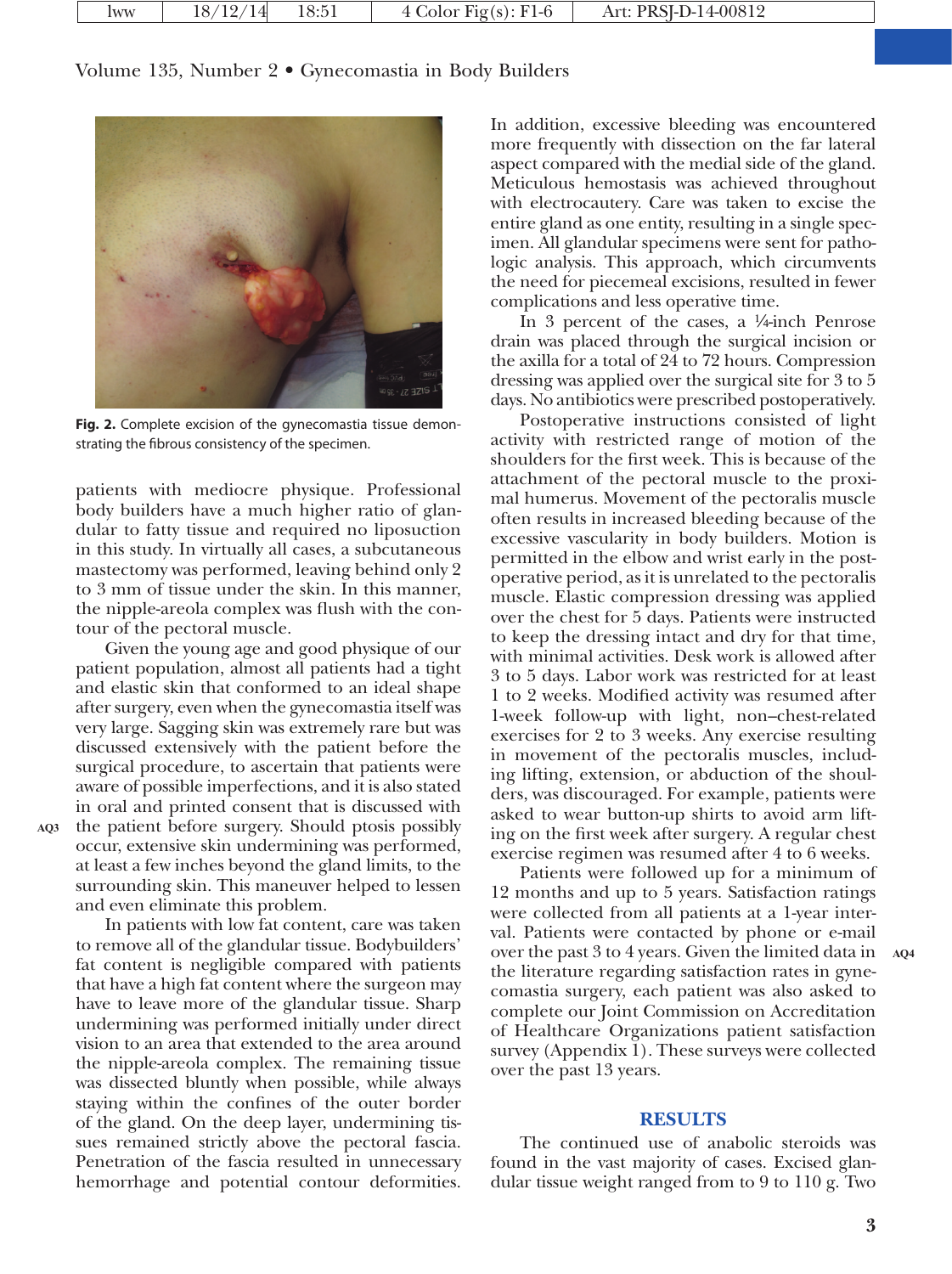| <b>Iww</b> | $18/12/14$ 18:51 | 4 Color Fig(s): $F1-6$ | Art: PRSJ-D-14-00812 |
|------------|------------------|------------------------|----------------------|
|            |                  |                        |                      |

percent of the bodybuilders had a pathology report of gynecomastia with atypical intraductal hyperplasia. Patients were than referred to their primary care physician for additional workup and treatment. No reports of disease progression to malignant breast cancer were reported back to our office.

Static postoperative depressions in body builders were extremely rare and found in less than 1 percent of patients. Dynamic depressions were found in 7 percent. Permanent resolution of the growth with good symmetry was observed in all patients. Based on a 13-year-long Joint Commission on Accreditation of Healthcare Organizations patient satisfaction survey, aesthetically pleasing

results were ranked as high as 98 percent (Fig. 3). All patients presented in these series had a standard 1-inch subareolar incision. With adequate thinning of the areola, the areola shrunk almost instantly in the postoperative phase. There was no need for an areola reduction. The thinner the residual nipple-areola complex, the further it shrunk, similar to the principles of skin grafting. No instances of necrosis or sloughing of the areola-nipple complex were seen even after substantial areolar thinning. **F3**

In the senior author's (M.B.) experience, body builders were very cooperative, had realistic expectations, and were most concerned with removal of the entire gland. In all cases where these criteria were met, all patients were extremely satisfied with the result (Figs. 3 through 5).

Seroma formation was the most common minor complication in 12 percent of the patients but occurred more frequently in patients who underwent revisions or secondary, corrective procedures (Table 1). The absence of drains did not **T1** appear to correlate with the formation of seromas. Fluid collections were resolved after one to three needle (16-gauge) aspirations in the office.

The overall hematoma rate was 6 percent for the entire length of the study; however, an interesting trend was noted within that period. Symptomatic hematomas signified by pain, major swelling, and significant ecchymosis occurred in 9 percent of the cases in the first 15 years, whereas the rate was reduced to 3 percent in the last 15 years of the study. The rate of major hematomas requiring exploratory surgical intervention was 3 percent and 1.5 percent, respectively. Smaller hematomas were treated with a needle aspiration using a 16-gauge needle or by creating a small opening in the surgical site and expressing the fluid through the wound. Hematomas were more likely to be found in the noncompliant group of patients. The rate of noncompliance in bodybuilders who admitted to being noncompliant was 6 percent over the past 10 years. It is the senior author's (M.B.) opinion that the rate is more than 10 percent. A total of 71 percent of all hematomas were unilateral.

In the management of postoperative hematomas, control of a single bleeding vessel resulted



**Fig. 3.** (*Left*) A 30-year-old body builder, 5 feet 10 inches tall and weighing 200 pounds, with severe true gynecomastia resistant to antiestrogen medications after taking prohormones 4 years before presentation. (*Right*) Eight-month postoperative view. The glandular excision was performed through a 1-inch infraareolar incision. A minimal amount of adipose tissue was excised. No liposuction was used.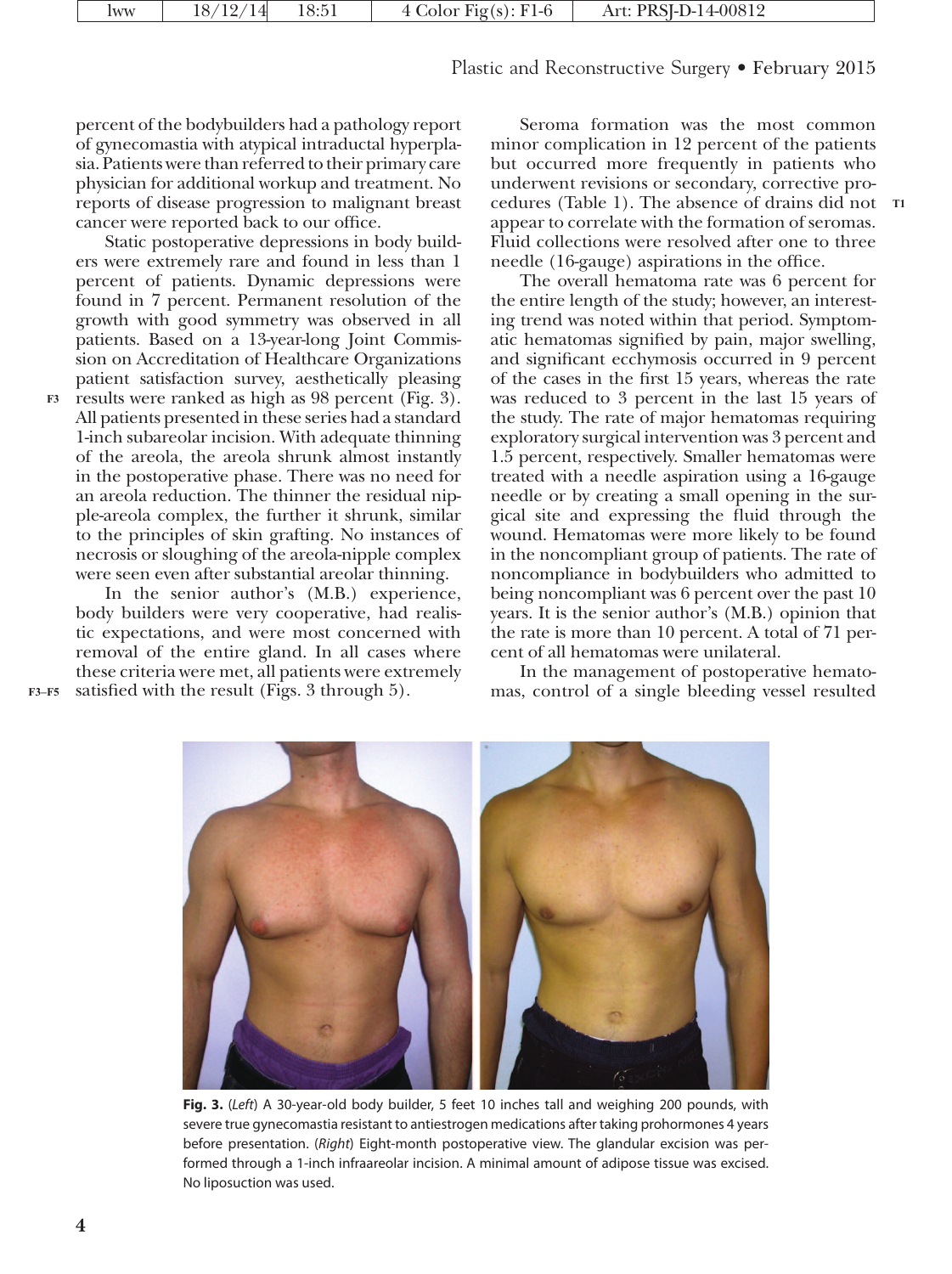|  | <b>IWM</b> | 18.<br>. | 18:51 | $\sim$<br>$\pm$ Color Fig(s):<br>$F-I$ | PRSI-D-14-00812<br>Art. |  |
|--|------------|----------|-------|----------------------------------------|-------------------------|--|
|--|------------|----------|-------|----------------------------------------|-------------------------|--|



**Fig. 4.** (*Left*) A 25-year-old bodybuilder, 6 feet 0 inches tall and weighing 230 pounds, presented with moderate gynecomastia present since his early teenage years. His gynecomastia became more pronounced after he began his bodybuilding career with 9 percent body fat. Antiestrogen therapy was unsuccessful. (*Right*) The 6-month postoperative view demonstrates excellent chest contour with inconspicuous scars after a 1-inch incision in the infraareolar region. Surgical excision was performed without liposuction. The right breast specimen weighed 5 g and measured  $2.9 \times 2 \times 0.5$  cm. The left breast specimen weighed 7.5 g and measured  $3.9 \times 2.9 \times 0.5$  cm.



**Fig. 5.** (*Left*) A 20-year-old bodybuilder, 5 feet 7 inches tall and weighing 210 pounds, presented with severe gynecomastia. The condition erupted at puberty and worsened progressively after a few cycles of anabolic steroids. The patient's body fat is 8 percent. (*Right*) A 6-month postoperative view of the patient with an aesthetically pleasing result and no visible scars after a 1-inch incision in the infraareolar region. Surgical excision of the glandular tissue was performed with no liposuction. Pathology report of the right breast specimen measured 7.5  $\times$  6  $\times$  2 cm and the left breast specimen measured  $7 \times 6 \times 3$  cm.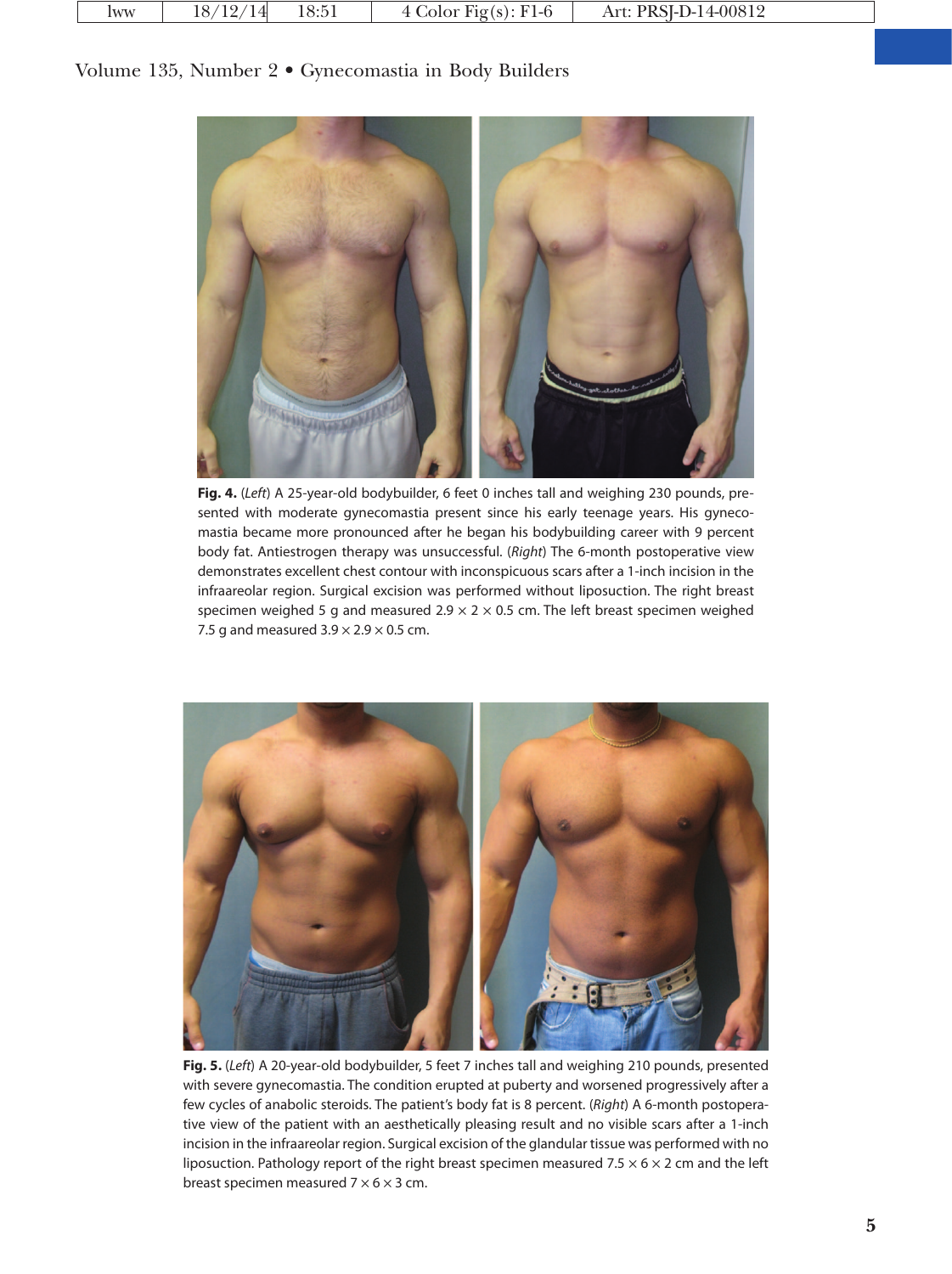| lww | 18/12/14 | 18:51 | 4 Color Fig(s): $F1-6$ | Art: PRSI-D-14-00812 |  |
|-----|----------|-------|------------------------|----------------------|--|
|-----|----------|-------|------------------------|----------------------|--|

| <b>Builders and Patients with Good Physique</b> | Table 1. Review of the Literature Summarizing the Complication Rate following Gynecomastia Surgery in Body |               |                 |                   |
|-------------------------------------------------|------------------------------------------------------------------------------------------------------------|---------------|-----------------|-------------------|
| Reference                                       | No of Patients                                                                                             | Seroma $(\%)$ | Hematoma $(\%)$ | Recurrence $(\%)$ |

| Reference                                  | <b>No. of Patients</b> | Seroma $(\%)$ | Hematoma $(\%)$ | Recurrence $(\% )$ |
|--------------------------------------------|------------------------|---------------|-----------------|--------------------|
| Aiache, 1989 <sup>10</sup>                 | 38                     | N/A           | 4(10.5)         | N/A                |
| Reves et al., $1995^{13}$                  | 23                     | N/A           | 3(13.0)         | N/A                |
| Babigian and Silverman, 2001 <sup>14</sup> | 20                     | $2*(10.0)$    | 2(10.0)         | 3(15.0)            |
| Blau et al. (present study)                | 1073                   | 128 (12.0)    | 64(6.0)         | None $(0)$         |

N/A, not applicable.

**AQ5**

\*One patient with bilateral seromas.

in a shorter surgical time, whereas treatment of diffuse bleeding increased the operative time and blood loss significantly. However, none of the patients in this series required a transfusion. No major complications were noted in which inpatient hospitalization was necessary, and no surgical-site infections or significant contour deformities were observed in this series.

#### **DISCUSSION**

Body builders suffer from gynecomastia because of the continued use of anabolic steroids.8–10 It has been our observation that approximately 15 percent of body builders with permanent gynecomastia also had a history of temporary gynecomastia in adolescence. As little as one or several cycles of anabolic steroid use had caused the growth to reappear in the form of permanent gynecomastia. The pathologic finding of gynecomastia is hypertrophy of the glandular tissue.15 A typical pathology report reveals benign ductal epithelial hyperplasia and periductal stromal edema.16,17

Based on the senior author's (M.B.) experience, nearly full excision of the glandular tissue is the most appropriate treatment of gynecomastia in body builders, whereas suction-assisted lipectomy<sup>18</sup> should be used only scarcely. Recurrence is frequently caused by insufficient primary excision, as the remaining breast tissue will continue to act as a target organ in the face of continued steroid use.14

To achieve a nearly complete excision of the glandular tissue, the entire gland as described by the senior author (M.B.), composed of three different components, requires surgical attention

(Fig. 6). The body of the gland is located immediately deep to the nipple-areola complex. The medial expansion of the body is the head of the gland. It extends toward the mid-chest and is usually short and round. The tail of the gland is usually long and narrow in comparison with the head, and is the lateral extension of the gland toward the axilla. This anatomical division of the gland is more noticeable in larger, or more persistent, glands. In the senior author's (M.B.) opinion, **F6**

visualizing the male breast parenchyma in this manner can facilitate a more comprehensive and precise excision of the gland.

Aggressive excision of the glandular tissue is used to the point where the nipple-areola complex thickness superficial to the gland is almost equal to a full-thickness skin graft. Even in cases with a large nipple-areola complex preoperatively, it is the senior author's (M.B.) observation that it is not necessary to reduce the size of the areola by a circumareolar incision,<sup>19</sup> as elasticity of the thin skin will facilitate sufficient contractility. Lastly, if most or all of the tissue to be excised is glandular in nature, suction-assisted lipectomy is seldom used.

The senior author's experience with ultrasonic liposuction is limited; however, several patients who underwent ultrasonic liposuction in the past required further glandular excision to eliminate the gynecomastia tissue. Therefore, when the gland is the cause of gynecomastia, it should be treated with direct excision of the gland.

In general, unsatisfactory results following the use of liposuction in gynecomastia patients may relate to the inadvertent sharp penetration of the pectoralis muscle fascia. When the fascia's



**Fig. 6.** A specimen collected after surgical excision of gynecomastia from a bodybuilder. The specimen demonstrates the high glandular content of the tissue with its distinct shape of a head, body, and tail.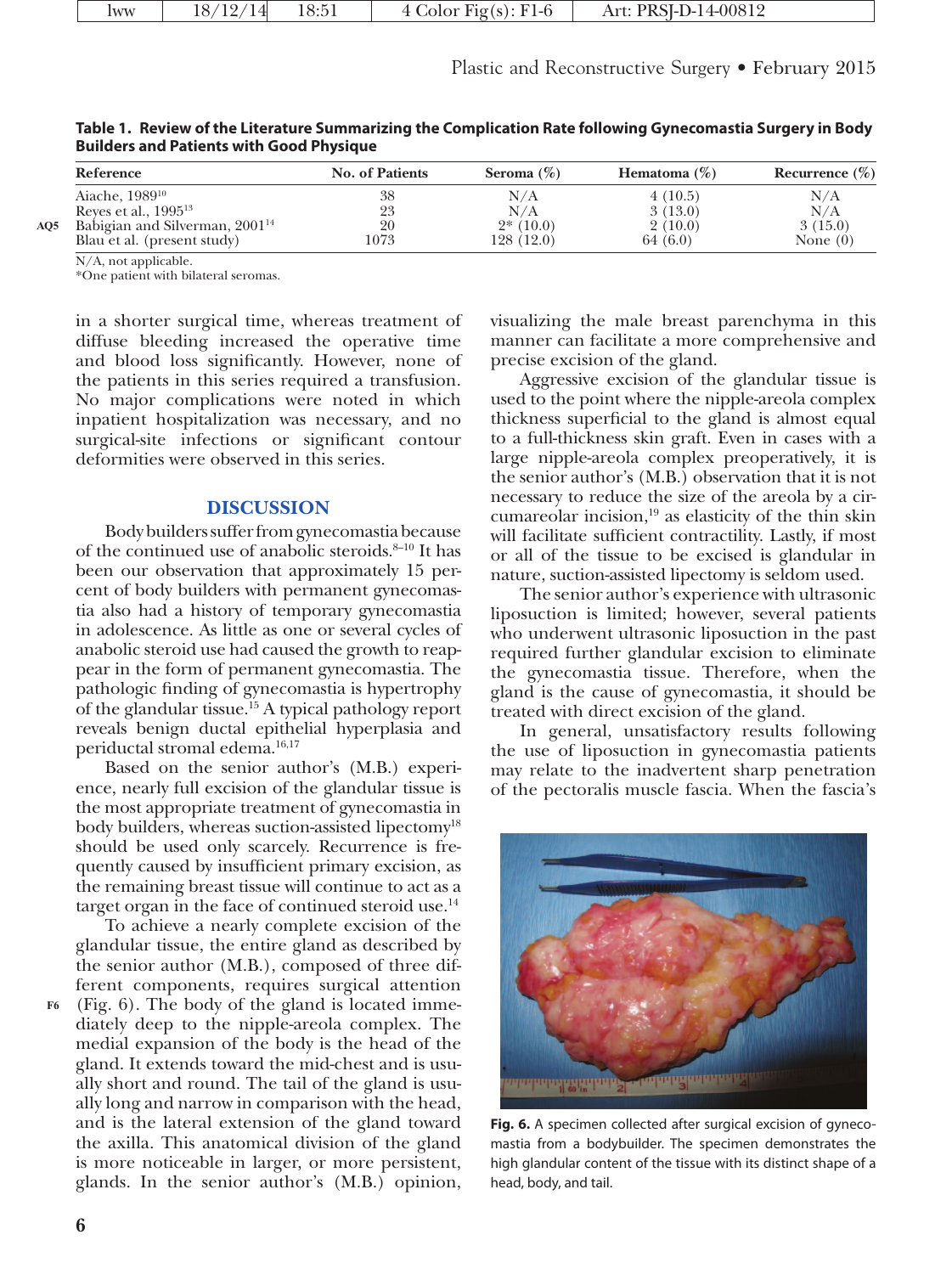|  | <b>TATTA</b><br>. | 19/14<br>187<br>$\blacksquare$ | . .<br>18:51 | $\sim$<br>$\sim$<br>$\sqrt{ }$<br>Color<br>$F1g(s)$ : F1-6 | PRSI-D-1<br>+00812<br>.<br>$\Delta L$ $\mathbf{L}$ |  |
|--|-------------------|--------------------------------|--------------|------------------------------------------------------------|----------------------------------------------------|--|
|--|-------------------|--------------------------------|--------------|------------------------------------------------------------|----------------------------------------------------|--|

integrity is violated, a sizable hematoma can form and patients can even develop scars that are later manifested as breast depressions, irregularities, or retracted nipples.

Static postoperative depressions are seen when the patient's chest is relaxed with no flexion of the pectoralis muscle, or with no extension or flexion at the shoulders. Dynamic depressions, in contrast, are only visible when patients extend or abduct the shoulders. They are likely to be evident in the first 6 to 12 months because of adhesions, swelling, and scarring from penetration of the fascia. Permanency of the dynamic depression is less common. Static depressions can be corrected with adipose flaps or fat transfer. An attempt to correct dynamic depressions with these techniques may result in a pseudogynecomastia deformity. Therefore, it is crucial to allow the adhesions and scarring to resolve on their own over time, which may take 1 year or more.

To avoid the aforementioned complications relating to contour deformities in the general population, it is important to maintain a certain amount of bulk under the nipple-areola complex. In body builders, in contrast, the pectoralis muscles are extremely developed and hypertrophied, providing significant pectoral bulge with very minute amounts of subcutaneous or glandular fat. These anatomical differences necessitate a more aggressive approach with regard to direct excision as opposed to the use of liposuction.

The complication rate following correction of gynecomastia in body builders can be as high as  $30$  percent,<sup>13,14</sup> depending on the technique used and the patient population in the study. Our data demonstrate the safety and efficacy of this procedure in a large group of body builders, provided that the involved glandular tissue is removed with meticulous intraoperative hemostasis.

There is a higher tendency for intraoperative bleeding in patients who use androgenic steroids and unregulated (over-the-counter) supplements. These include protein shakes, vitamins, omega-3 fish oils, and others. It is also attributed to the robust vascularity of the pectoralis muscle that is identified in body builders.<sup>10</sup> Often, body builders would try to increase their level of exercise 1 week before surgery to compensate for the month of postoperative rest, or resume normal activities and exercise too early after surgery. Therefore, thorough hemostasis at the time of surgery is more important than pressure bandages. The use of drainage should be considered judiciously in special circumstances. From the early 1990s to recent years, the use of clear verbal and written instructions regarding preoperative and postoperative care have decreased the rate of hematomas by 50 percent in the senior author's practice. Our findings of the first 8 years do correlate with those of other authors (Table 1) but are substantially lower in the later years with the implementation of stricter perioperative instructions and a more meticulous intraoperative hemostasis.

#### **CONCLUSIONS**

This study demonstrates the importance of direct excision of the glandular tissue over any other surgical technique when correcting gynecomastia deformities in body builders. We recommend excision of the glandular tissue under direct vision. Avoiding piecemeal excisions and injury of the underlying pectoral fascia prevents contour deformities and unnecessary bleeding, respectively. The novice surgeon is advised to proceed with cases that are less challenging than those typically presented by body builders, primarily with patients that require excision of small to medium glandular tissue. Once this technique is mastered, he or she can feel confident operating on body builders.



#### **CODING PERSPECTIVE**

This information provided by Dr. Raymond Janevicius is intended to provide coding guidance.

19300 Mastectomy for gynecomastia, right 19300–50 Mastectomy for gynecomastia, left

- Code 19300 is global and includes excision of glandular tissue and wound closure.
- If liposuction is performed, this maneuver is included in code 19300, and is not reported separately.
- Although this procedure is, technically, a subcutaneous mastectomy, the subcutaneous mastectomy code, 19304, should not be used, as code 19300 is specific to gynecomastia excision.
- Some payers prefer a one-line entry for bilateral procedures:

19300–50 Mastectomy for gynecomastia, bilateral

• All gynecomastia procedures should be preauthorized with the insurance company, *in writing*, before performing surgery. Many payers consider gynecomastia surgery cosmetic.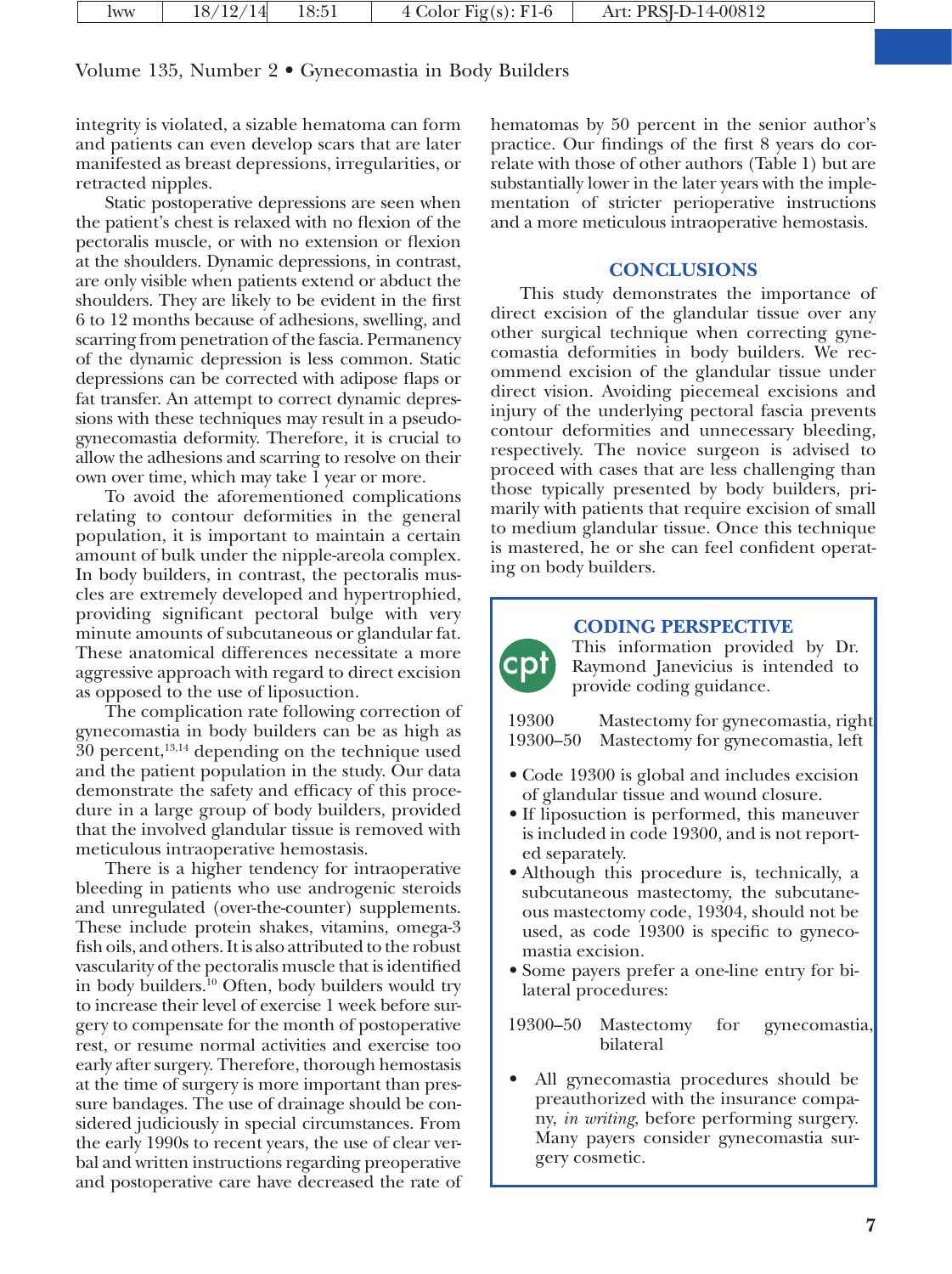| lww | $18/12/14$ 18:51 | 4 Color Fig(s): F1-6 | Art: PRSI-D-14-00812 |  |
|-----|------------------|----------------------|----------------------|--|
|     |                  |                      |                      |  |

*Ron Hazani, M.D.*

250 North Robertson Boulevard, Suite 208 Beverly Hills, Calif. 90211 [info@drhazani.com](mailto:info@drhazani.com)

#### **REFERENCES**

- 1. Guenther D, et al. Treatment of gynecomastia. In: Nahai F, ed. *The Art of Aesthetic Surgery: Principles and Technques*. Vol. III. 2nd ed. St. Louis: Quality Medical; 2011:2647. **AQ6**
	- 2. Farthing MJ, Green JR, Edwards CR, Dawson AM. Progesterone, prolactin, and gynaecomastia in men with liver disease. *Gut* 1982;23:276–279.
	- 3. McFadyen IJ, Bolton AE, Cameron EH, Hunter WM, Raab G, Forrest AP. Gonadal-pituitary hormone levels in gynaecomastia. *Clin Endocrinol (Oxf.)* 1980;13:77–86.
	- 4. LaFranchi SH, Parlow AF, Lippe BM, Coyotupa J, Kaplan SA. Pubertal gynecomastia and transient elevation of serum estradiol level. *Am J Dis Child*. 1975;129:927–931.
	- 5. Jackson AW, Muldal S, Ockey CH, O'Connor PJ. Carcinoma of male breast in association with the Klinefelter syndrome. *BMJ* 1965;1:223–225.
	- 6. Bowman JD, Kim H, Bustamante JJ. Drug-induced gynecomastia. *Pharmacotherapy* 2012;32:1123–1140.
	- 7. Lazala C, Saenger P. Pubertal gynecomastia. *J Pediatr Endocrinol Metab*. 2002;15:553–560.
	- 8. Spiga L, Gorrini G, Ferraris L, Odaglia G, Frassetto G. Unilateral gynecomastia induced by the use of anabolic

steroids: A clinical case report (in Italian). *Minerva Med*. 1992;83:575–580.

- 9. Pope HG Jr, Katz DL. Psychiatric and medical effects of anabolic-androgenic steroid use: A controlled study of 160 athletes. *Arch Gen Psychiatry* 1994;51:375–382.
- 10. Aiache AE. Surgical treatment of gynecomastia in the body builder. *Plast Reconstr Surg*. 1989;83:61–66.
- 11. Webster JP. Mastectomy for gynecomastia through a semicircular intra-areolar incision. *Ann Surg*. 1946;124:557–575.
- 12. Huang TT, Hidalgo JE, Lewis SR. A circumareolar approach in surgical management of gynecomastia. *Plast Reconstr Surg*. 1982;69:35–40.
- 13. Reyes RJ, Zicchi S, Hamed H, Chaudary MA, Fentiman IS. Surgical correction of gynaecomastia in bodybuilders. *Br J Clin Pract*. 1995;49:177–179.
- 14. Babigian A, Silverman RT. Management of gynecomastia due to use of anabolic steroids in bodybuilders. *Plast Reconstr Surg*. 2001;107:240–242.
- 15. Lapid O, Jolink F, Meijer SL. Pathological findings in gynecomastia: Analysis of 5113 breasts. *Ann Plast Surg*. (in press).
- 16. Kapila K, Verma K. Cytology of nipple discharge in florid gynecomastia. *Acta Cytol*. 2003;47:36–40.
- 17. Kapila K, Verma K. Cytomorphological spectrum in gynaecomastia: A study of 389 cases. *Cytopathology* 2002;13:300–308.
- 18. Rosenberg GJ. Gynecomastia: Suction lipectomy as a contemporary solution. *Plast Reconstr Surg*. 1987;80:379–386.
- 19. Peled IJ. Re: Pursestring and skin excision in gynecomastia. *Ann Plast Surg*. 1999;42:343.

## **APPENDIX: An Example of a Patient Satisfaction Form Provided for Each Patient at 1-Year Follow-Up AQ8**

**AQ7**

#### **How was your procedure?**

Dr. Mordcai Blau and staff are always trying to improve patient satisfaction. This inquiry focuses on your satisfaction regarding your procedure. Please take a few minutes to fill out this survey. We greatly appreciate your feedback.

| In your pre-procedure consultation, do you feel all your questions were answered?                                   |
|---------------------------------------------------------------------------------------------------------------------|
| Yes                                                                                                                 |
| No<br>Other                                                                                                         |
|                                                                                                                     |
|                                                                                                                     |
| When scheduling your procedure, did you feel the practice attempted to<br>2.<br>accommodate your schedule?          |
| Yes                                                                                                                 |
| No                                                                                                                  |
| Other                                                                                                               |
|                                                                                                                     |
| After you checked in with the receptionist, how long did you wait to be taken into<br>3.<br>an exam/procedure room? |
| Approximately at the same time as my <b>scheduled</b> appointment                                                   |
| Approximately 15 minutes after my scheduled appointment                                                             |
| Approximately 30 minutes after my <b>scheduled</b> appointment                                                      |
| Approximately 45 minutes after my scheduled appointment                                                             |
| An hour or more after my <b>scheduled</b> appointment                                                               |
|                                                                                                                     |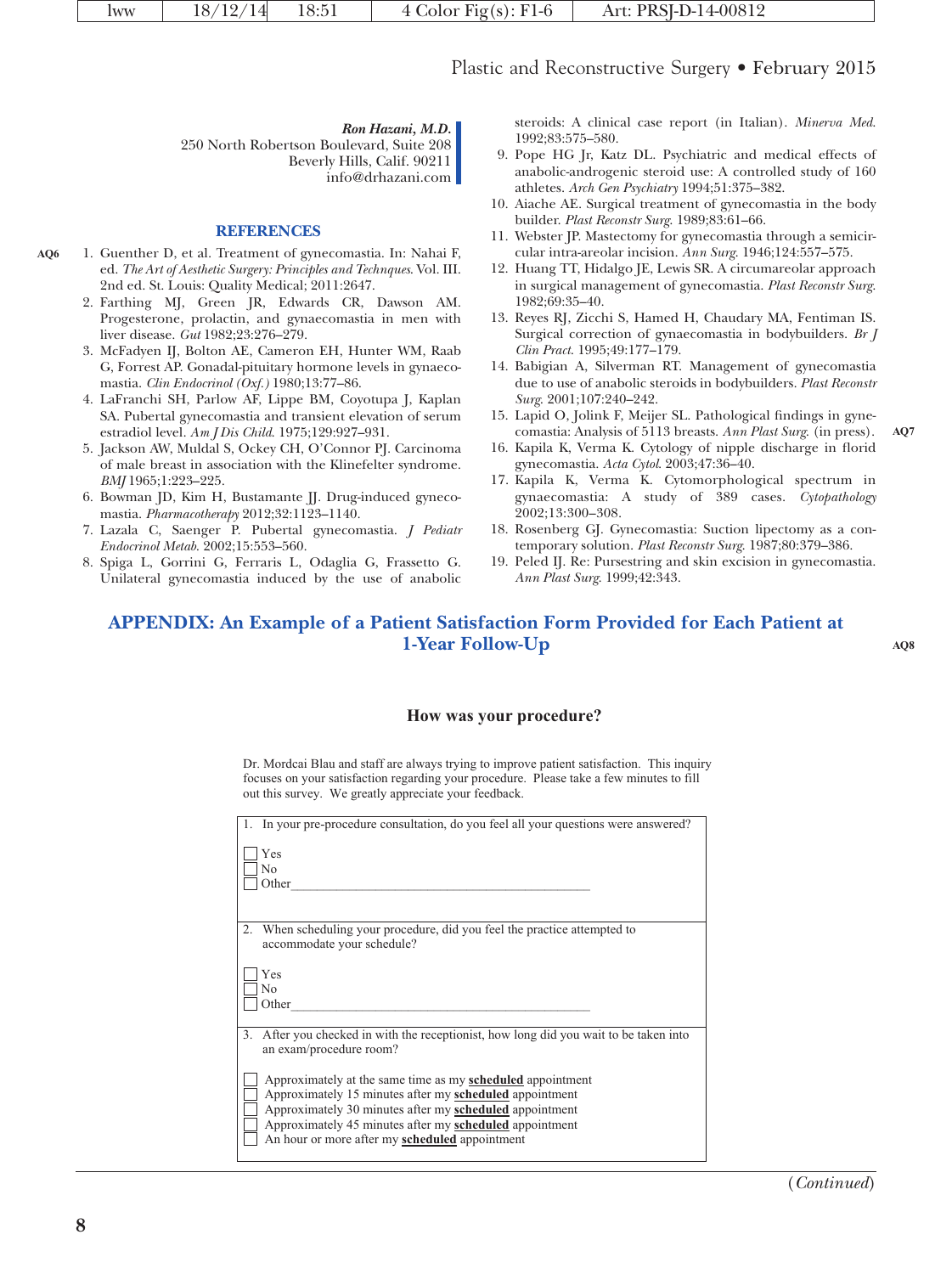|  | Iww | 71 Q 71<br>187<br>$\mathbf{14}$<br>$\overline{\phantom{a}}$ | $18:5^{\circ}$ | $\sim$<br>$\overline{\phantom{a}}$<br>$\sim$<br>$-4$ Color Fig(s).<br>$1 - 1$<br>$\sim$ | $-D-14-00812$<br>Art: PRST<br>$ -$ |  |
|--|-----|-------------------------------------------------------------|----------------|-----------------------------------------------------------------------------------------|------------------------------------|--|
|--|-----|-------------------------------------------------------------|----------------|-----------------------------------------------------------------------------------------|------------------------------------|--|

## **APPENDIX. (***Continued***)**

| 4. While waiting for the procedure to begin were you comfortable? Hot? Cold? Etc.                                                                                     |
|-----------------------------------------------------------------------------------------------------------------------------------------------------------------------|
| I was comfortable<br>I did not feel I had enough privacy<br>The room was hot<br>The room was cold<br>Other                                                            |
| 5. During the procedure were you comfortable or in pain? If you were in pain did the<br>staff do a good job alleviating the pain?                                     |
| I was comfortable during the procedure<br>I was in pain but the staff did a good job alleviating the pain<br>I was in pain and the staff could not alleviate the pain |
| 6. After the procedure were you comfortable or in pain? If you were in pain did the<br>staff do a good job elevating the pain?                                        |
| I was comfortable after the procedure<br>I was in pain but the staff did a good job alleviating the pain<br>I was in pain and the staff could not alleviate the pain  |
| 7. Did you feel you were ready to be released from the organization when it was time<br>to go home?                                                                   |
| Yes                                                                                                                                                                   |
| 8. Do you feel that your post procedural instructions were clear?                                                                                                     |
| Yes                                                                                                                                                                   |
| 9. Do you feel all your financial responsibilities regarding paying for the procedure<br>were explained to you?                                                       |
| Yes<br>No. (Please provide explanation)<br><u> 1980 - Jan Barbara, martin da basar da basar da basar da basar da basar da basar da basar da basar da basar</u>        |
| 10. Do you feel the staff was respectful and pleasant during your procedure?                                                                                          |
| Yes<br>No. (Please provide explanation) No. (Please provide explanation)                                                                                              |
| 11. Were you satisfied with the results, so far?                                                                                                                      |
| Yes<br>No. (Please provide explanation)                                                                                                                               |
|                                                                                                                                                                       |

**Thank you!** Please return this survey to the front desk or return in envelope provided.